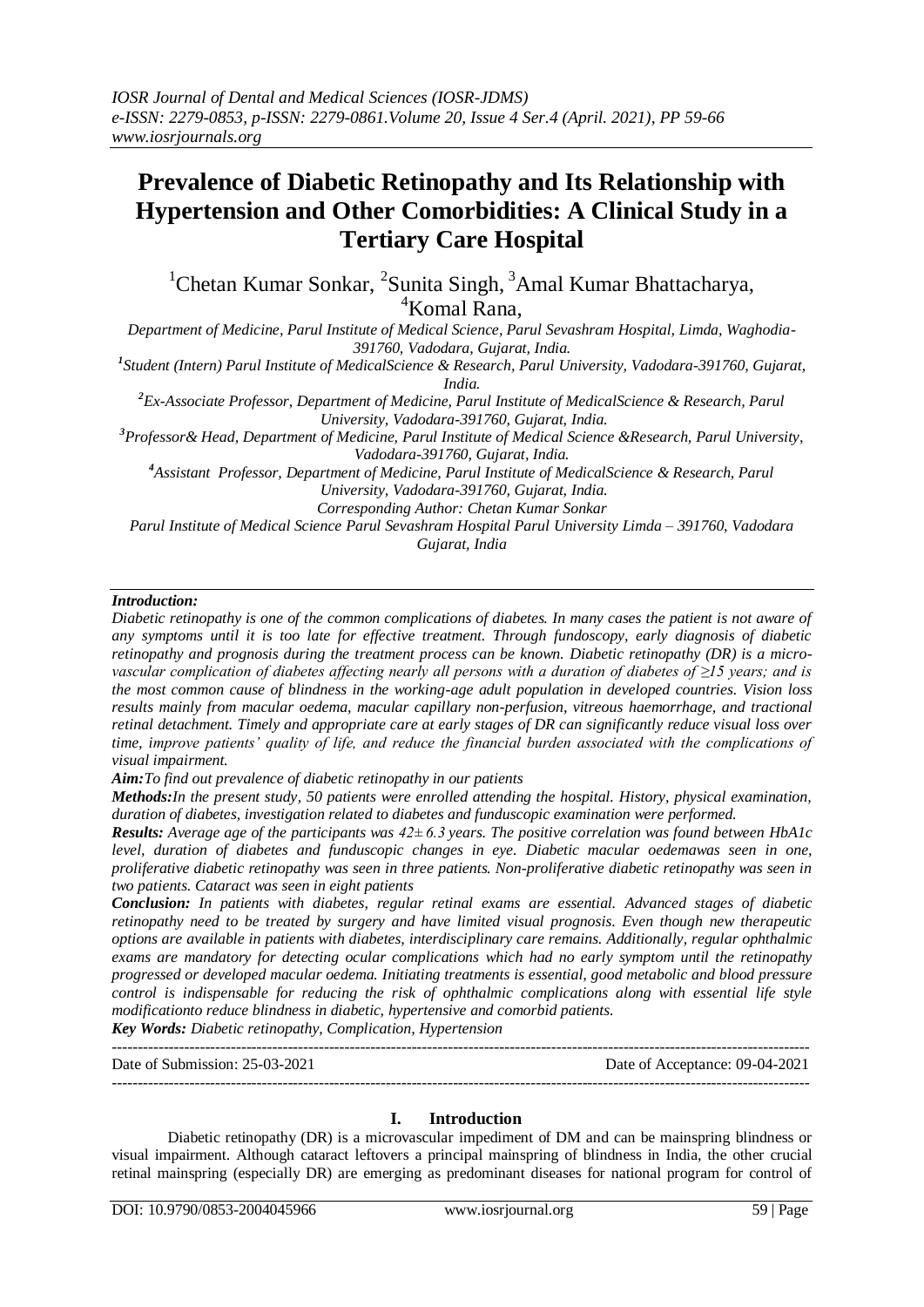blindness (NPCB)**[1]** furthermore in vision 2020India.**[2]** Pervasiveness ofDR amidst diabetics has been described to be 9.6%–21.7% in various clinical studies conducted beyond India over the last decade. **[3-7]**The extremeoutcome of diabetes mellitus is set toremain as a result of the predicted widen in prevalencefrom 463 million in 2019 to 700 million in 2045 due to populationexpansion, lack of awareness, increased ageing, urbanisation, reducedphysical activity, uncorrected lifestyle modification and adverse dietary changes. **[8]**

Type 2 diabetes mellitus (T2DM) is now scrutinized as anextended world-wide health concern. Nearly 180 million adults were reported to suffer from diabetes in 1980. The number of T2DMameliorate to 422 million in 2014, **[9]**which will expected to be more than 552 million in 2030. **[10]**Largestintensified in the disease burden (among allnon-communicable diseases) between theyear 1996 and 2016 was noted for DM atnearby 80%. **[11]**



**Fig 1:** Comparison of Normal and Diabetic Retina

Vascular autoregulation is also affected by diabetes mellitus and other comorbid etiology as a resultit damages the microvascular system, especially in the retina and optic nerve**. [12]** Diabetes is also accompanying with age-related macular degeneration,<sup>[13]</sup> glaucoma,<sup>[14]</sup> and retinopathy.<sup>[12]</sup> furthermore Diabetes and retinopathy are accompanying with blindness in working-age individuals**. [15]**The prevalence of diabetic retinopathy is associated with the duration of type I and type II diabetes along with comorbid condition in the adult population<sup>[16]</sup>Diabetes may also paramount to cardiovascular, nephropathic, cerebrovascular, neuropathic and foot diseases in the local Indian population. **[17]**

The model of DR as a primarily vascular disease was chase further. Few studies confirmed that neuroinflammation plays anillustrious role in the pathogenesis of DR. **[18-20]** Some recent study used steroids, delivered intravitreally, are effective in enhancing vision in patients with diabetic macular oedema, though they cause cataract development and amplify intraocular pressure which lead to glaucoma. **[21,22]**



**Fig 2:** Pathophysiology of Diabetic Retinopathy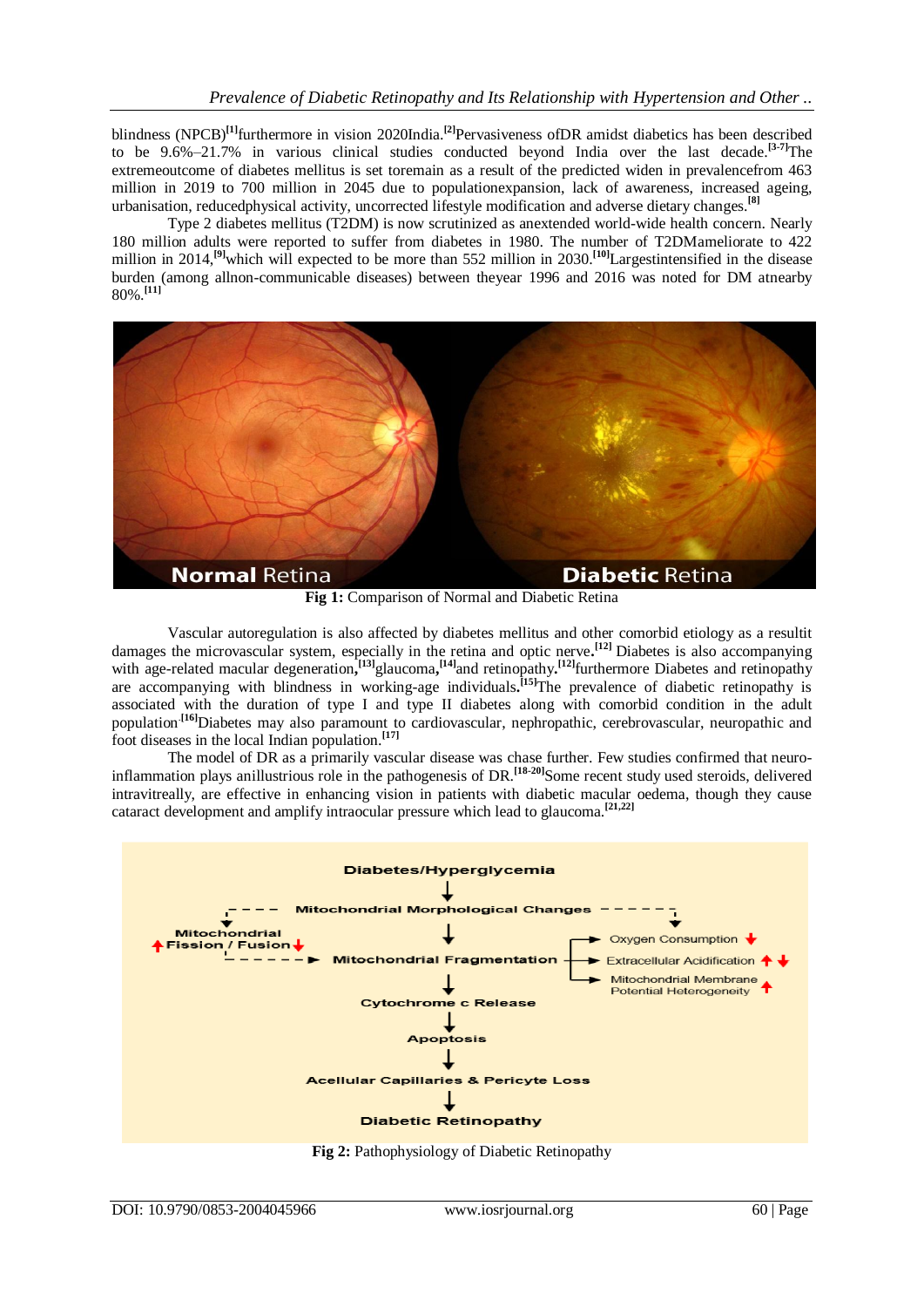Intravitreal steroids have also been demonstrated to alleviate the rate of progression of DR to proliferative disease as well.<sup>[23,24]</sup>Intensified levels of inflammatory mediators ultimately accompany to breakdown of the blood-retinal-barrier, increased vascular permeability, and angiogenesis through the release of cytokines and growth factors, including vascular endothelial growth factor (VEGF). **[25-27]**Electroretinogram methods reported Visual dysfunction in the form of decreased sensitivity on visual field testing and diminished photoreceptor function prior to the development of vascular lesions. **[28,29]**

Thus, the standard pattern on DR has changed. Alterations inthe neurosensory retina is sometime undetectable by ophthalmoscopy. It is recognized as important early contributors tovisual decline, and now established that neurosensorydegeneration may precede visible vascular changes,or occur alongside them. **[30]**That is the entire neurovascularcomponent, comprised of vascular, glial, microglial andneuronal cells, is basically compromised by diabetes as well as other comorbid conditions. **[31]**

## **Diabetic Retinopathy**

**Timeline of Major Advances** 



**Fig 3:** Diabetic Retinopathy-Timeline of Major Advances

This research found that Diabetic Retinopathy is one of the common causes of irreversible visual impairment among Indian populations. Poor glycemic control, systemic hypertension, duration of diabetes, dyslipidemia, microalbuminuria and comorbid disease along with Non-adherence are the major risk factors for the development and progression of diabetic retinopathy. Currently, increased aortic stiffness has been identified as ananticipating marker of diabetic retinopathy and peripheral neuropathy. Certain groupsof prolonged diabetic individuals are at higher risk to have progressive diabetic retinopathy and eventually visual impairment along with DME. Clinical examination, determinants and predictors are considered as prognostic markers to early diagnosis and could help physicians to develop an effective risk-based screening program for this condition along with corrective treatment tools.

## **II. Material And Methods**

An observational study was carried out in 310 patients of Parul Sevashram hospital during the period of 6 months after obtaining an approval from Institutional Ethics Committee. The data's were collected in the Patient Profile Form (PPF) for complete duration of therapy, the analysis made from the data was reported in predesigned forms which includes information such as patient demographic details (BP, all vitals, weight, medical & medication history, ophthalmic examination etc.) and required laboratory information (RBS, HbA1c, lipid profile etc.)

- Observation was carried out to find out the scope of the study in the Parul Sevashram hospital
- Relevant literatures were reviewed.
- Data collection form was designed.

 Data of the patients was recorded in Patient Profile Form and analysed for the role of (Study title After Confirmation)

- **Study Criteria**
- **Inclusion criteria**
- 1. Age about  $\geq$ 18 years
- 2. Patients without microangioma
- 3. Absence of ocular disease.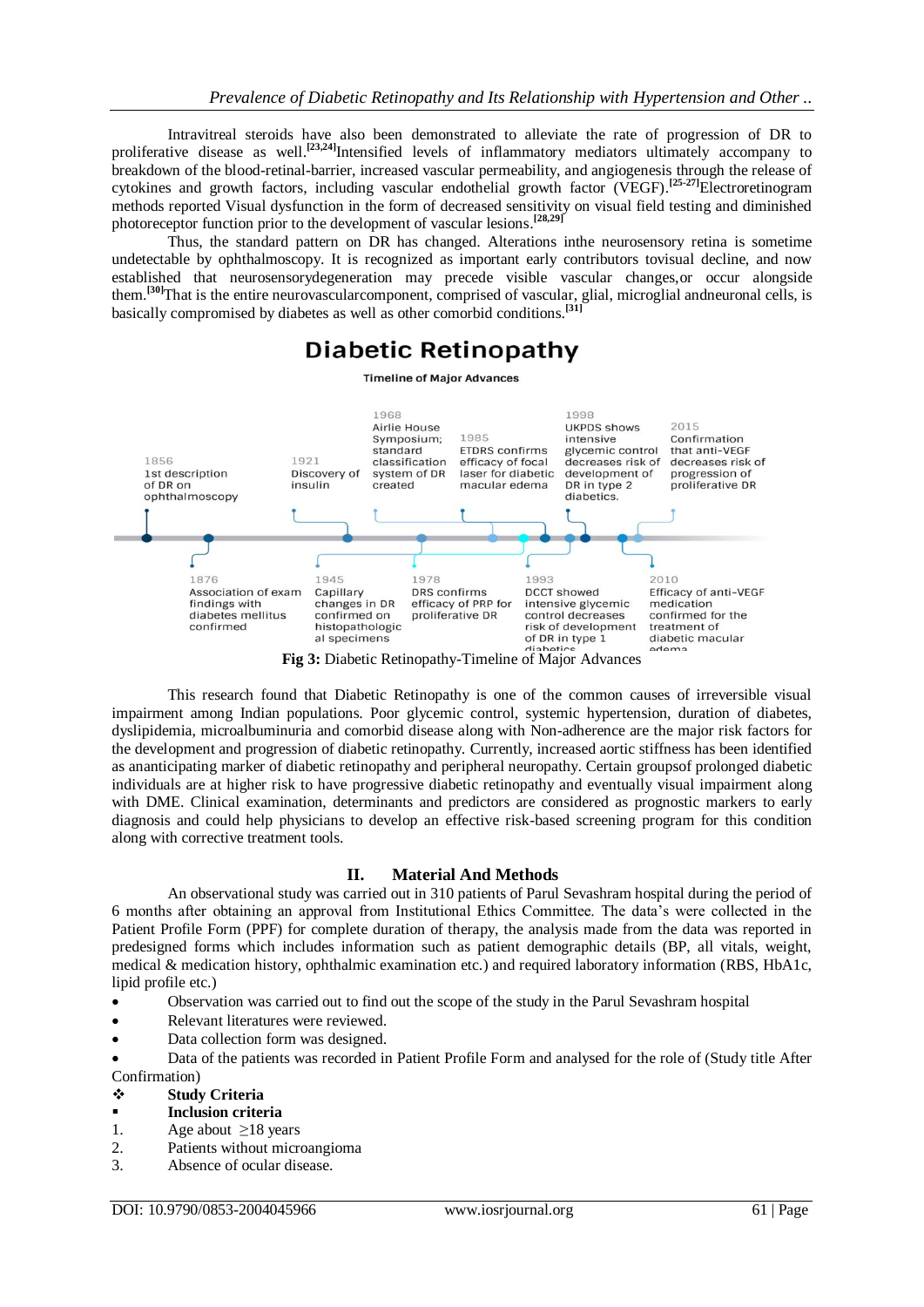4. Subjects having confirm diagnosis of Type-II DM andHypertension  $\geq 6$  month with comorbid condition.

#### **Exclusion criteria**

1. Pregnant, lactating women

2. Mentally ill or other psychological subjects

3. Subject who are on antineoplastic medication

4. Patients with optic neuropathy, age-related macular degeneration,Glaucoma, retinal & choroidal disease, retinal nerve injury and retinal artery/vein occlusion.

5. Patients with hematopathy, neuropathy, keratopathy, vitreous hemorrhage and other retinal vascular or systemic diseases causing retinal changes.

- 6. Cataract or other eye disease that may interfere with fundus examinations
- 7. Any eye surgery within a period of 6-months
- 8. Previous laser therapy
- 9. Dilatation of the pupil  $<$  5 mm
- 10. Other comorbid disease or condition which can interfere with study as per investigators discretion.

#### **Biochemical estimations**

Physical examination, all vitals, RBS, HbA1c, Funduscopic examination, ophthalmic examination and echocardiography.

#### **Statistical analysis**

The data was represented graphically in MS-Excel with median values.

## **III. Result**

Overall, 310 patients were enrolled on the basis of Hospital visit, among them 75% were male and 25% were female. Whereas 29% patients were newly diagnosed with diabetes and 71% patients had history of diabetes more than 2 years. The mean age of the study population was  $48 \pm 11$  years. All study related history, physical examination, duration of diabetes, investigation related to diabetes, funduscopic and other ophthalmic examination was performed as per need. Among them 25 % patients were on insulin therapy, 39 % patients were on OHA and 36 % patients were taking both therapy depending on the severity of illness. The table below presenting the prevalence of DR in the different age group population. The overall prevalence of DR in the population was 32%.

| Age at onset (Year) | <b>No of Patients</b> | <b>Diabetic Retinopathy</b> |        | <b>Prevalence</b> $(\% )$ |
|---------------------|-----------------------|-----------------------------|--------|---------------------------|
|                     |                       | Present                     | Absent |                           |
| :30                 | 20                    |                             |        |                           |
| $30 - 39$           | 50                    |                             |        |                           |
| $40 - 49$           | 100                   | 39                          | n i    | ЗS                        |
| $50 - 59$           | 60                    |                             |        | 21.67                     |
| >60                 | 80                    |                             |        | 31.25                     |

**Table 1:** Age Wise Distribution of the Screened Diabetic Patients and Percent Prevalence of Diabetic Retinopathy.

Of the subjects, 53 (17.6%) were smokers, 16 (5.2%) had CAD, and 146 (48.7%) had hypertension. Patients who had diabetes more than 5 years or older had higher fasting plasma glucose as well as higher HbA1c levels compared to newly diagnosed diabetic subjects. Patients who had diabetes and hypertension were pervasiveness to developed DR than diabetic patients.

| <b>Disease conditions</b> | <b>No of Patients</b> | <b>Diabetic Retinopathy</b> |        | <b>Prevalence</b> $(\% )$ |
|---------------------------|-----------------------|-----------------------------|--------|---------------------------|
|                           |                       | <b>Present</b>              | Absent |                           |
| Diabetes                  | 138                   | 29                          | 109    | 21.01                     |
| $Diabetes + Hypertension$ | 146                   | 62                          | 84     | 42.47                     |
| $Diabetes + CAD$          | 16                    |                             |        | 31.25                     |

**Table 2:** Disease Wise Distribution of the Screened Diabetic Patients and Percent Prevalence of Diabetic Retinopathy

The positive correlation was found between HbA1c level, duration of diabetes and funduscopic changes in eye. Diabetic macular oedema were found in 21 patients, proliferative diabetic retinopathy was seen in 20 patients. Whereas non-proliferative diabetic retinopathy were seen in 26 patients and Cataract in 29 patients.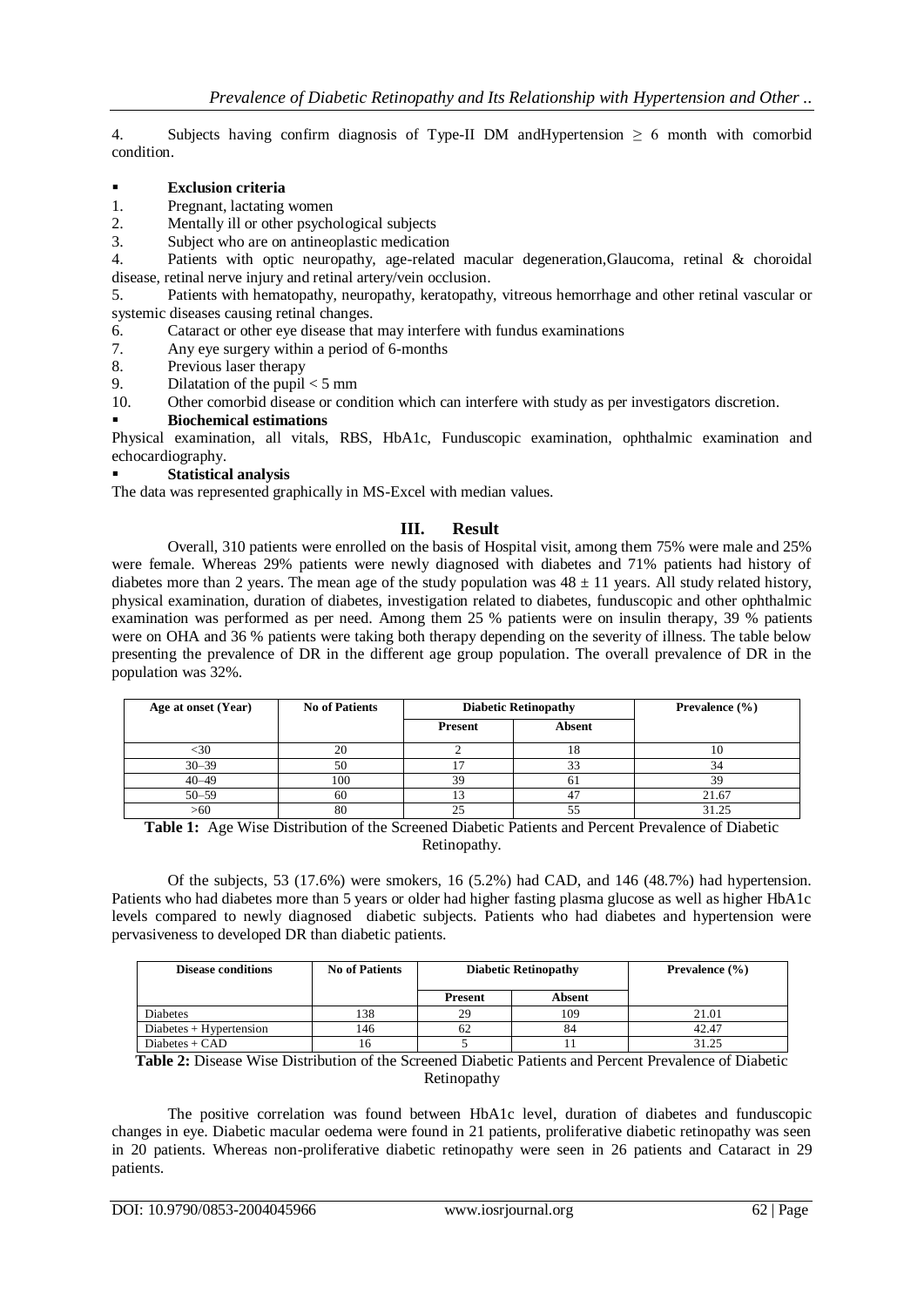#### **IV. Discussion**

The prevalence of diabetes mellitus is growing rapidly worldwide. DM is a major systemic cause of blindness in the major part of the world. Diabetic retinopathy is most important cause of visual impairment in working-age adults. Macular oedema can happen with or without other signs of retinopathy.

The presence of diabetic retinopathy is found to be minimal (9.20%) in less than 2 years of diabetes age. It's more in patients having diabetes of duration of 10 to 20 years (69.57%) and in all patients with duration of diabetes more than 20 years.

| <b>Duration of DM</b><br>(years) | Total no of patients | Diabetic retinopathy |        | <b>Prevalence %</b> |
|----------------------------------|----------------------|----------------------|--------|---------------------|
|                                  |                      | Present              | Absent |                     |
|                                  | o,                   |                      | 79     | 9.20                |
| $2$ to 5                         | 68                   |                      | 53     | 22.05               |
| 5 to 10                          | 79                   |                      | 58     | 26.58               |
| 10 to 20                         | 46                   |                      |        | 69.57               |
| $\sim 20$                        | 20                   | 20                   | 00     | 100                 |



**Table 3:** Correlation between DR with Duration of DM

**Fig4:** Correlation betweenDR with Duration of DM

Age at diagnosis <30 years (6.67% of patients) the prevalence of retinopathy was 10% whereas with an age at diagnosis >30 years the prevalence of retinopathy was 33.57% among that 59% in insulin treated and 22% in non-insulin treated patients. There was no relationship between the risk of severity of retinopathy and number of cigarettes smoked daily while diabetic. These data suggest that there is no excess risk of retinopathy in smokers or non-smokers.

The correlation between diabetic retinopathy and blood pressure was analysed in 146 patients whereas the prevalence rate was high (42.47%) in hypertensive + diabetic patients. Similar statement was also noted that elevated blood pressure has been anticipated as one of the major risk factor for development and increase the rate of diabetic retinopathy.<sup>[32]</sup>Systolic and pulse blood pressures were extensively higher in retitopathic patients as compare to non- retinopathic patients.

Another similar studyalso supported our result that the non-proteinuric groups pulse blood pressure was higher in patients with retinopathy than inthose without and in the proteinuric groups systolic pressure was higher in patients with retinopathy than in non-retinopathic. **[33]**

| HbA1c                     | <b>Total no. of Patients</b> | <b>Diabetic Retinopathy</b> |        | <b>Prevalence %</b> |
|---------------------------|------------------------------|-----------------------------|--------|---------------------|
|                           |                              | <b>Present</b>              | Absent |                     |
| Good control $(\leq 7\%)$ | 104                          |                             |        | 14.42               |
| Fair control (7.1 -8.5%)  | 96                           | 35                          | 61     | 36.46               |
| Poor control $(>8.5\%)$   | 100                          | 46                          |        | 46.00               |

**Table 4:**Correlation between Glycaemic Control and Diabetic Retinopathy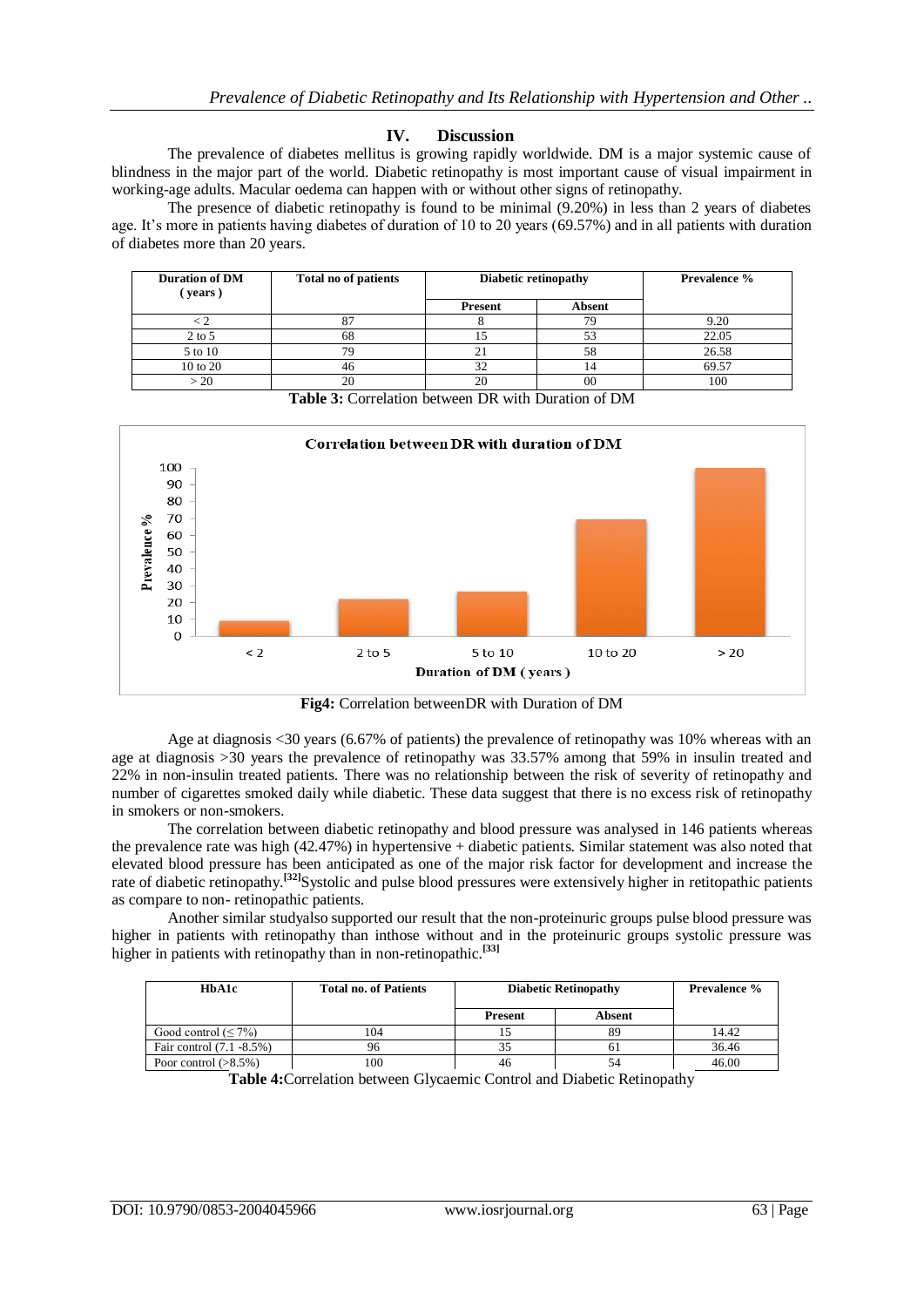

**Fig5:**Correlation between Glycaemic Control and Diabetic Retinopathy

Physiologic relationship between hyperglycaemia and diabetic retinopathy, it is important to evaluate the role of glycaemic control on prevalence of diabetic retinopathy. In present study we found that patients having HbA1c value  $\leq 7\%$  that is good control had low prevalence of retinopathy (14.42%) as compared to patients having HbA1c value.HbA1c values between 7.1-8.5% (36.46%) and poor control (HbA1c values >8.5%) i.e46%. Proliferative diabetic retinopathy was round in higher proportion of patients with poor control as compared to fair control (and good control of HbA1c values. A statistically significant association between severity of retinopathy and HbA1c values was found.<sup>[34]</sup>

## **V. Conclusion**

In patients with diabetes, regular retinal exams are essential. Advanced stages of diabetic retinopathy need to be treated by surgery and have limited visual prognosis. Even though new therapeutic options are available in patients with diabetes, interdisciplinary care remains. Additionally, regular ophthalmic exams are mandatory for detecting ocular complications and initiating treatments that is essential. Good metabolic and blood pressure control is indispensable for reducing the risk of ophthalmic complications along with essential life style modification. Clinical examination, determinants and predictors are considered as prognostic markers to early diagnosis and could help physicians to develop an effective risk-based screening program for this condition along with corrective treatment tools for irreversible visual impairment of DR.

## **LIMITATION**

The only limitation of this study was few Ophthalmologic reports which was possibility not perfect. Higher laboratory parameter like OCT (Optical coherence tomography), BCVA (Best corrected visual acuity), FA (Fluorescein angiography), IOP (Intraocular pressure), EDTRS (Early Treatment Diabetic Retinopathy Study) and DARC(Detection of apoptosing retinal cells) were required for proper differentialdiagnosis. Our study used only few parameters i.e. HbA1c, Funduscopic examination and RBS that was probably not enough reveals long standing inflammatory status, comorbid disease and other medical conditions in the human body which might interfere with the study result.

## **Acknowledgement**

We are sincerely thankful to the all participants, management of Parul Sevashram hospital Vadodara for their grateful cooperation. We are also graceful for teaching and non-teaching staff of the department of Medicine, Cardiology, Ophthalmology and Biochemistry for their valuable work and time.

## **ABBREVIATION**

BCVA - Best corrected visual acuity BP - Blood pressure CAD- Coronary artery disease DARC - Detection of apoptosing retinal cells DM- Diabetes mellitus DME- Diabetic macular edema DR- Diabetic retinopathy EDTRS -Early treatment diabetic retinopathy study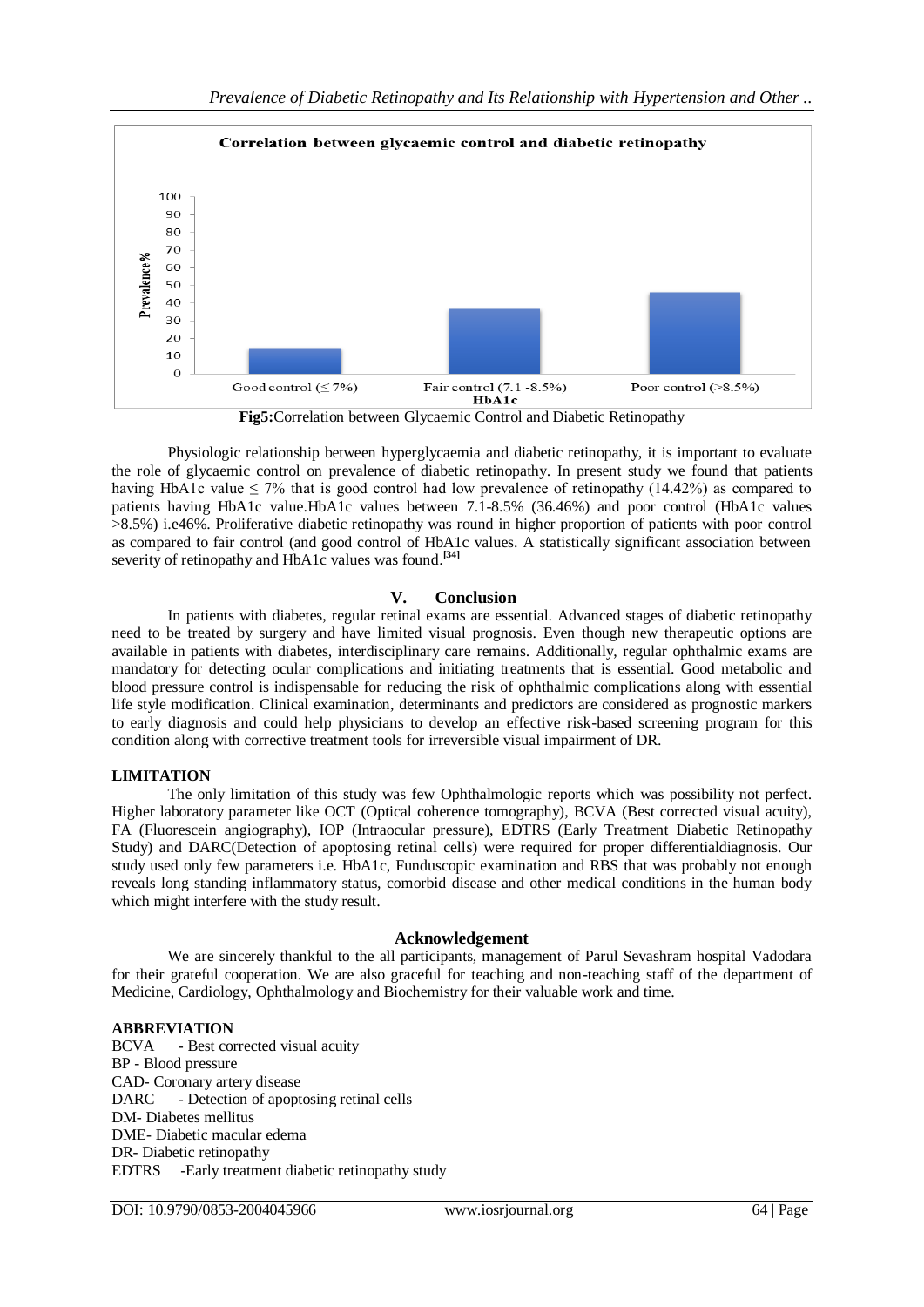- FA Fluorescein angiography
- HbA1c- Haemoglobin A1c
- IOP Intraocular pressure
- NPCB-national program for control of blindness
- OCT Optical coherence tomography

OHA- Oral hypoglycaemic agent

PPF- Patient profile form

RBS- Random blood sugar

- T2DM- Type 2 diabetes mellitus
- VEGF- Vascular endothelial growth factor

#### **CONFLICT OF INTEREST**

No conflict

#### **References**

- [1]. Vemparala R, Gupta P. National Programme for control of blindness (NPCB) in the 12th five year plan: an overview. DJO 2017;27:290–2.
- [2]. Vision 2020 India, 2008. Guidelines for the comprehensive management of Dr in India. Available: https://www. iapb. org/ wpcontent/ uploads/ Guidelines- for- the- Comprehensive- Managementof- DR- in- India. pdf [Accessed 10 Jun 2018].
- [3]. Gadkari SS, Maskati QB, Nayak BK. Prevalence of diabetic retinopathy in India: The all India ophthalmological society diabeti c retinopathy eye screening study 2014. Indian journal of ophthalmology. 2016 Jan;64(1):38.
- [4]. Jonas JB, Nangia V, Khare A, et al. Prevalence and associated factors of diabetic retinopathy in rural central India. Diabetes Care 2013;36:e69.
- [5]. Raman R, Rani PK, ReddiRachepalle S, et al. Prevalence of diabetic retinopathy in India: SankaraNethralaya Diabetic Retinopathy Epidemiology and molecular Genetics study report 2. Ophthalmology 2009;116:311–8.
- [6]. Namperumalsamy P, Kim R, Vignesh TP, et al. Prevalence and risk factors for diabetic retinopathy: a population-based assessment from Theni district, South India. Br J Ophthalmol 2009;93:429–34.
- [7]. Rema M, Premkumar S, Anitha B, et al. Prevalence of diabetic retinopathy in urban India: the Chennai urban rural epidemiology study (cures) eye study, I. Invest Ophthalmol Vis Sci 2005;46:2328–33.
- [8]. Saeedi P, Petersohn I, Salpea P, Malanda B, Karuranga S, Unwin N, et al. Global and regional diabetes prevalence estimates for 2019 and projections for 2030 and 2045: results from the International Diabetes Federation Atlas, 9th edition. Diabetes Res and ClinPract 2019;157:107843.
- [9]. NCD Risk Factor Collaboration (NCD-RisC). Worldwide trends in diabetes since 1980: a pooled analysis of 751 population-based studies with 4.4 million participants. Lancet 2016;387(10027):1513-1530.
- [10]. Hod M, Kapur A, Sacks DA, Hadar E, Agarwal M, di Renzo GC, Roura LC, McIntyre HD, Morris JL, Divakar H. The International Federation of Gynecology and Obstetrics (FIGO) Initiative on gestational diabetes mellitus: a pragmatic guide for diagnosis, management, and care. Int J GynaecolObstet 2015;131:S173-S211.
- [11]. Department of Health Research Govt of India, 2017. India: Health of the Nation's states. Available: http://www. healthdata. org/ sites/ default/ files/ files/ policy\_ report/ 2017/ India\_Health\_ of\_ the\_Nation% 27s\_States\_Report\_ 2017. pdf [Accessed 15 Jun 2018].
- [12]. Liu L, Geng J, Wu J, Yuan Z, Lian J, Desheng H, Chen L. Prevalence of ocular fundus pathology with type 2 diabetes in a Chinese urban community as assessed by telescreening. BMJ open. 2013 Dec 1;3(12):e004146.
- [13]. Choi JK, Lym YL, Moon JW, et al. Diabetes mellitus and early agerelated macular degeneration. Arch Ophthalmol 2011;129:196– 9.
- [14]. Tan GS, Wong TY, Fong CW, Aung T. Diabetes, metabolic abnormalities, and glaucoma: the Singapore Malay Eye Study. Archives of Ophthalmology. 2009 Oct 12;127(10):1354-61.
- [15]. Tang Y, Wang X, Wang J, Huang W, Gao Y, Luo Y, Lu Y. Prevalence and causes of visual impairment in a Chinese adult population: the Taizhou Eye Study. Ophthalmology. 2015 Jul 1;122(7):1480-8.
- [16]. Zhang G, Chen H, Chen W, Zhang M. Prevalence and risk factors for diabetic retinopathy in China: a multi-hospital-based crosssectional study. British Journal of Ophthalmology. 2017 Dec 1;101(12):1591-5.
- [17]. Liu Z, Fu C, Wang W, et al. Prevalence of chronic complications of type 2 diabetes mellitus in outpatients a cross-sectional hospital based survey in urban China. Health Qual Life Outcomes 2010;8:1–9.
- 
- [18]. Adamis AP. Is diabetic retinopathy an inflammatory disease? Br J Ophthalmol. 2002;86:363–5. Kern TS. Contributions of inflammatory processes to the development of the early stages of diabetic retinopathy. Exp Diabetes Res. 2007;2007:95103.
- [20]. Tang J, Kern TS. Inflammation in diabetic retinopathy. ProgRetin Eye Res. 2011;30(5):343–58.
- [21]. Diabetic Retinopathy Clinical Research Network. A randomized trial comparing intravitreal triamcinolone acetonide and focal/grid photocoagulation for diabetic macular edema. Ophthalmology. 2008;115(9): 1447–9.
- [22]. Haller JA, Kuppermann BD, Blumenkranz MS, Williams GA, Weinberg DV, Chou C, Whitcup SM. Randomized controlled trial of an Intravitreous Dexamethasone drug delivery system in patients with diabetic macular edema. Arch Ophthalmol. 2010;128(3):289– 96
- [23]. Bressler NM, Edwards AR, Beck RW, Flaxel CJ, Glassman AR, Ip MS, Kollman C, Kuppermann BD, Stone TW. Diabetic retinopathy clinical research network. Exploratory analysis of diabetic retinopathy progression through 3 years in a randomized clinical trial that compares Intravitreal Triamcinolone Acetonide with focal/grid photocoagulation. Arch Ophthalmol. 2009; 127(12):1566–71.
- [24]. Wykoff CC, Chakravarthy U, Camochiaro PA, et al. Long term effects of intravitreal 0.19 mg fluocinoloneacetonide implant on progression and regression of diabetic retinopathy. Ophthalmology. 2017;124(4):440–9.
- [25]. Rangasamy S, McGuire PG, Franco Nitta C, Monickaraj F, Orunganti SR, Das A. Chemokine mediated monocyte trafficking in to the retina, role of inflammation in alteration of the blood-retinal barrier in diabetic retinopathy. PLoS One. 2014;9(10):e10858.
- [26]. Vujosevic S, Simó R. Local and systemic inflammatory biomarkers of diabetic retinopathy: an integrative approach. Invest Ophthalmol Vis Sci. 2017;58(6): BIO68–75.